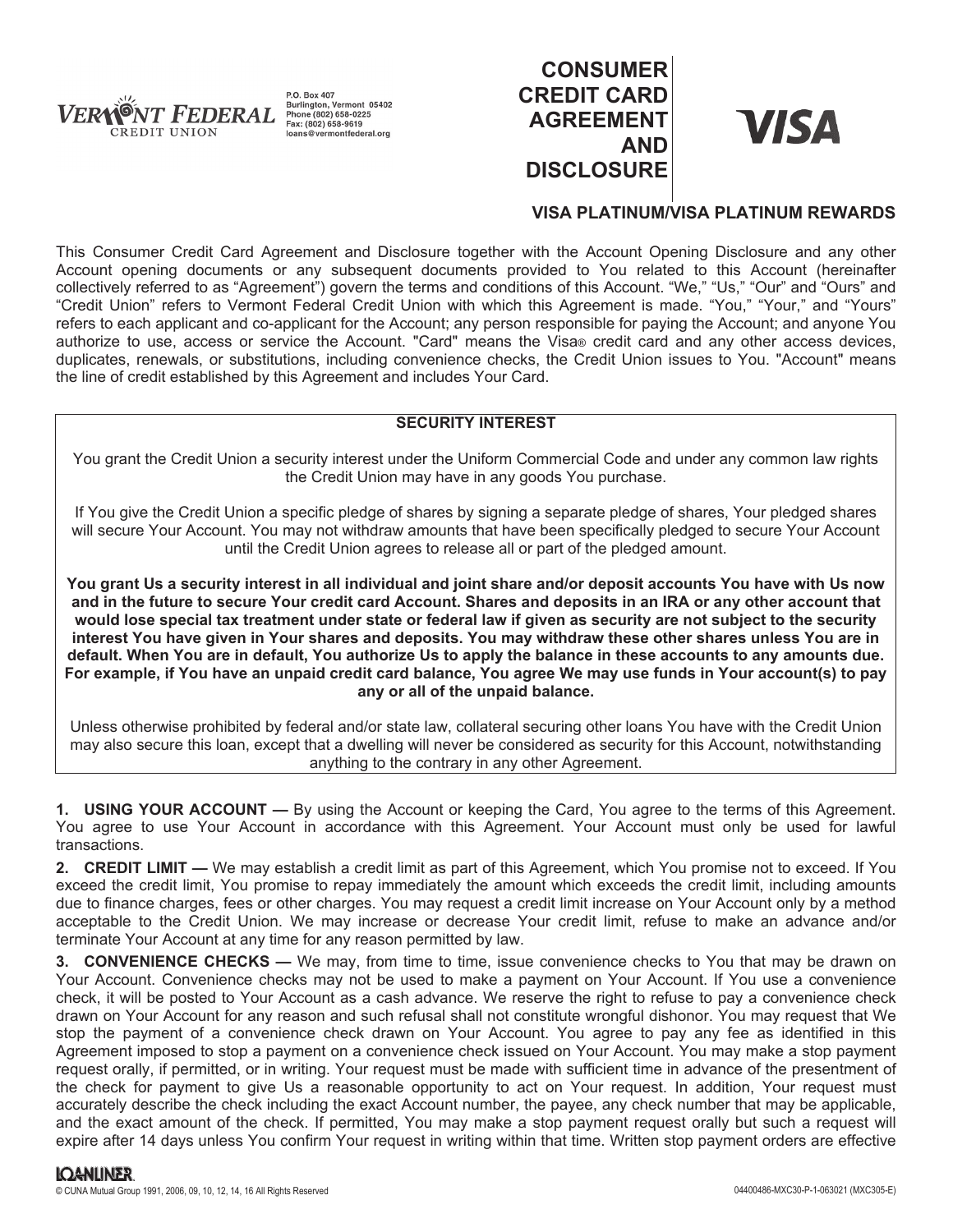only for six months and may be renewed for additional six month periods by requesting in writing that the stop payment order be renewed. We are not required to notify You when a stop payment order expires.

If We re-credit Your Account after paying a check over a valid and timely stop payment order, You agree to sign a statement describing the dispute with the payee, to assign to Us all of Your rights against the payee or other holders of the check and to assist Us in any legal action.

You agree to indemnify and hold Us harmless from all costs and expenses, including attorney's fees, damages, or claims, related to Our honoring Your stop payment request or in failing to stop payment of an item as a result of incorrect information provided to Us or the giving of inadequate time to act upon a stop payment request. Note: A convenience check is not a check as that term is defined under the Uniform Commercial Code. It is an advance from Your credit card Account with Us and Your stop payment rights are provided under this Agreement with Us.

**4. REPAYMENT —** You promise to repay all amounts You owe under this Agreement. Your promise to repay includes all transactions made to Your Account by You or anyone You authorize to use Your Account as well as all interest charges and fees.

For each billing period, You must pay at least the Minimum Payment Due by the Payment Due Date.

The Minimum Payment Due is 3.00% of Your total New Balance, or \$20.00, whichever is greater, plus any amount past due and any amount by which You have exceeded Your applicable credit limit. If Your total New Balance is less than \$20.00, then Your Minimum Payment Due is the amount of the total New Balance.

You may pay more frequently, pay more than the Minimum Payment Due or pay the total New Balance in full.

If You make extra or larger payments, You are still required to make at least the Minimum Payment Due each month Your Account has a balance (other than a credit balance). The Credit Union may delay replenishing Your credit limit until the date the payment is posted or the Credit Union confirms the payment has cleared.

Your payment of the required Minimum Payment Due may be applied to what You owe the Credit Union in any manner the Credit Union chooses, as permitted by applicable law. If You make a payment in excess of the required Minimum Payment Due, the Credit Union will allocate the excess amount first to the balance with the highest annual percentage rate ("APR") and any remaining portion to the other balances in descending order based on applicable APR, unless otherwise prescribed by applicable law. We may accept checks marked "payment in full" or with words of similar effect without losing any of Our rights to collect the full balance of Your Account with Us.

**5. INTEREST AND FINANCE CHARGES —** We will begin charging You interest on purchases on the date the transaction is posted to Your Account. We will begin charging You interest on cash advances and balance transfers on the date of the transaction or the first day of the billing cycle in which the transaction is posted to Your Account, whichever is later (transaction date). However, We will not charge You any interest on new purchases if Your Account had a zero or credit balance at the beginning of that billing cycle, or You paid the entire new balance on the previous cycle's billing statement by the Payment Due Date of that statement. To avoid an additional finance charge on the balance of purchases, You must pay the entire new balance on the billing statement by the Payment Due Date of that statement.

## **How We Calculate Your Balance:**

Interest charges on Your Account are calculated separately for purchases, balance transfers and cash advances ("Transaction Type"). We figure the interest charge for each Transaction Type by applying the periodic rate to each corresponding "average daily balance." To get the "average daily balance" for a Transaction Type We take the beginning balance for that Transaction Type each day, add any new transactions of that type, and subtract any unpaid interest or other finance charges and any applicable payments or credits. This gives Us the daily balance for each Transaction Type. Then, for each Transaction Type, We add up all the daily balances for the billing cycle and divide each total by the number of days in the billing cycle. This gives Us the "average daily balance" for each Transaction Type.

**6. FEES —** In addition to the periodic rate, additional fees may be imposed on Your Account. If applicable to Your Account, the fee amounts and explanations are disclosed on the Account Opening Disclosure accompanying this Agreement.

**7. FOREIGN TRANSACTIONS —** Purchases and cash advances made in foreign currencies will be debited from Your Account in U.S. dollars. The exchange rate between the transaction currency and the billing currency used for processing international transactions is a rate selected by Visa from a range of rates available in wholesale currency markets for the applicable transaction date, which rate may vary from the rate Visa itself receives, or the rate mandated by the government or governing body in effect for the applicable transaction date. The exchange rate used on the transaction date may differ from the rate that would have been used on the processing date or cardholder statement posting date.

A fee (finance charge), calculated in U.S. dollars, will be imposed on all foreign transactions, including purchases, cash advances, and credits to Your Account. A foreign transaction is any transaction that You complete or a merchant completes on Your Card outside of the United States, with the exception of U.S. military bases, U.S. territories, U.S. embassies, or U.S. consulates. Transactions completed by merchants outside of the United States are considered foreign transactions, regardless of whether You are located inside or outside the United States at the time of the transaction. The Foreign Transaction Fee is set forth on the Account Opening Disclosure accompanying this Agreement.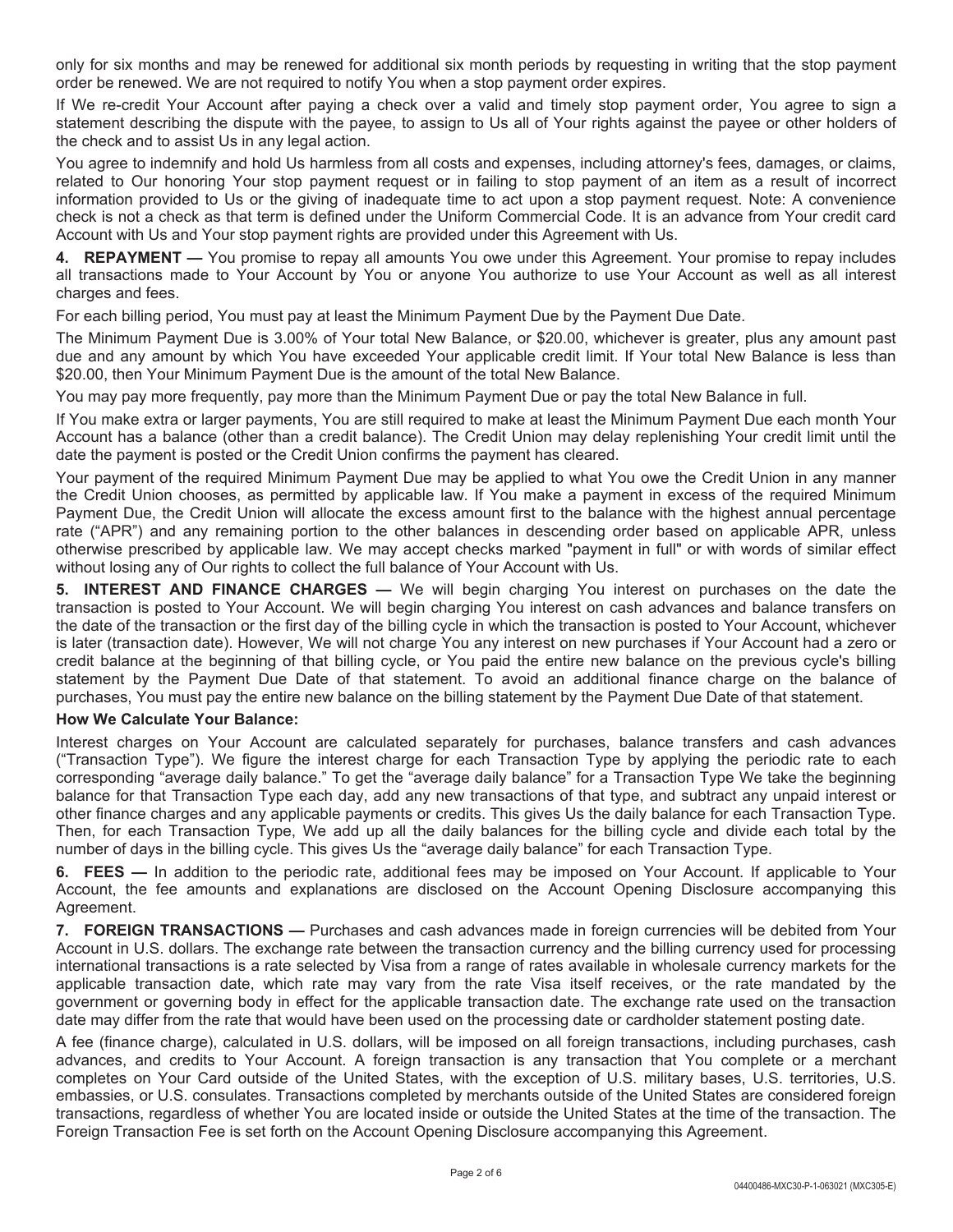**8. AUTHORIZATIONS —** We do not guarantee authorization of a transaction, either by Us or by a third party, even if You have sufficient credit available. You agree that We will not be liable for failing to give an authorization. We also reserve the right to limit the number of transactions that may be approved in one day. We reserve the right to deny certain transactions for any reason and at Our sole discretion, including for default, suspected fraudulent or unlawful activity, internet gambling or any indication of increased risk related to the transaction or the Account. You agree that We have no requirement to notify You of the specific reason We denied a transaction. If We detect unusual or suspicious activity, We may suspend Your credit privileges until We can verify the activity, or We may close the Account.

**9. INFORMATION UPDATING SERVICE AND AUTHORIZATIONS —** If You have authorized a merchant to bill charges to Your Card on a recurring basis, it is Your responsibility to notify the merchant in the event Your Card is replaced, Your Account information (such as Card number or expiration date) changes, or Your Account is closed. However, if Your Card is replaced or Your Account information changes, You authorize Us, without obligation on Our part, to provide the updated Account information to the merchant in order to permit the merchant to bill recurring charges to Your Card. You authorize Us to apply such recurring charges to Your Card until You notify Us that You have revoked authorization for the charges to Your Card.

Your Card is automatically enrolled in an information updating service. Through this service, Your updated Account information (such as Card number or expiration date) may be shared with participating merchants to facilitate continued recurring charges. Updates are not guaranteed before Your next payment to a merchant is due. You are responsible for making direct payment until recurring charges resume. To revoke Your authorization allowing Us to provide updated Account information to a merchant, please contact Us.

**10. PREAUTHORIZED CHARGES —** We may suspend preauthorized recurring charges with merchants if, for example, Your Card is lost or stolen, You default, or We change Your Account for any reason. If preauthorized recurring charges are suspended, You are responsible for making direct payment for such charges until You contact the merchant to reinstate recurring charges.

**11. DEFAULT —** You will be in default under this Agreement if You fail to pay the Minimum Payment Due by its Payment Due Date; pay by a check or similar instrument that is not honored or that We must return because it cannot be processed; pay by automatic debit that is returned unpaid; make any false or misleading statements in any credit application or credit update; file for bankruptcy; or die. You will also be in default if You fail to comply with the terms of this Agreement or any other Agreement You have with Us.

If You default, We may close Your Account and require You to pay any unpaid balance immediately, subject to applicable law. In this Agreement and on Your Credit Card Application, You gave Us a security interest in all individual or joint share and/or deposit accounts with the Credit Union and authorized Us, if You defaulted, to apply the balance in these accounts to any amounts due. You agree We may rely on Your agreement and authorization to, upon Your default, apply any balance to any amounts due on Your Account.

**12. LIABILITY FOR UNAUTHORIZED USE-LOST/STOLEN CARD NOTIFICATION —** If You notice the loss or theft of Your credit card or a possible unauthorized use of Your Card, You should write to Us immediately at P.O. Box 407, Burlington, VT, 05402-0407 or call Us at (888) 252-0202, seven days a week 24 hours a day.

You will not be liable for any unauthorized use that occurs after You notify Us. You may, however, be liable for unauthorized use that occurs before Your notice to Us. You will have no liability for unauthorized use unless You are found to be fraudulent or negligent in the handling of Your Account or Card. In any case, Your liability for unauthorized transactions will not exceed \$50.

**13. CHANGING OR TERMINATING YOUR ACCOUNT —** As permitted by law, the Credit Union may change the terms of this Agreement and any attached Disclosure from time to time. Notice of any change will be given in accordance with applicable law. To the extent permitted by law, changes to the Agreement may apply to Your existing account balance as well as to future transactions.

**Arizona, California, Idaho, Louisiana, New Mexico, Nevada, Texas, Washington, and Wisconsin Residents -** Either You, Your spouse or the Credit Union may terminate this Agreement at any time, but termination by You, Your spouse or the Credit Union will not affect Your obligation to pay the account balance plus any finance and other charges You or Your spouse owe under this Agreement. Your obligation to pay the account balance plus any finance and other charges You owe under this agreement are subject to all applicable laws and regulations regarding repayment requirements. The Card or Cards You receive remain the property of the Credit Union and You must recover and surrender to the Credit Union all Cards upon request or upon termination of this Agreement whether by You or the Credit Union.

**Residents of all other states -** Either You or the Credit Union may terminate this Agreement at any time, but termination by You or the Credit Union will not affect Your obligation to pay the account balance plus any finance and other charges You owe under this Agreement. Your obligation to pay the account balance plus any finance and other charges You owe under this agreement are subject to all applicable laws and regulations regarding repayment requirements. The Card or Cards You receive remain the property of the Credit Union and You must recover and surrender to the Credit Union all Cards upon request or upon termination of this Agreement whether by You or the Credit Union.

**14. AUTHORIZED USERS —** Upon Your request, We may issue additional Cards for authorized users that You designate. You must notify Us in writing of any termination of an authorized user's right to access Your Account. Your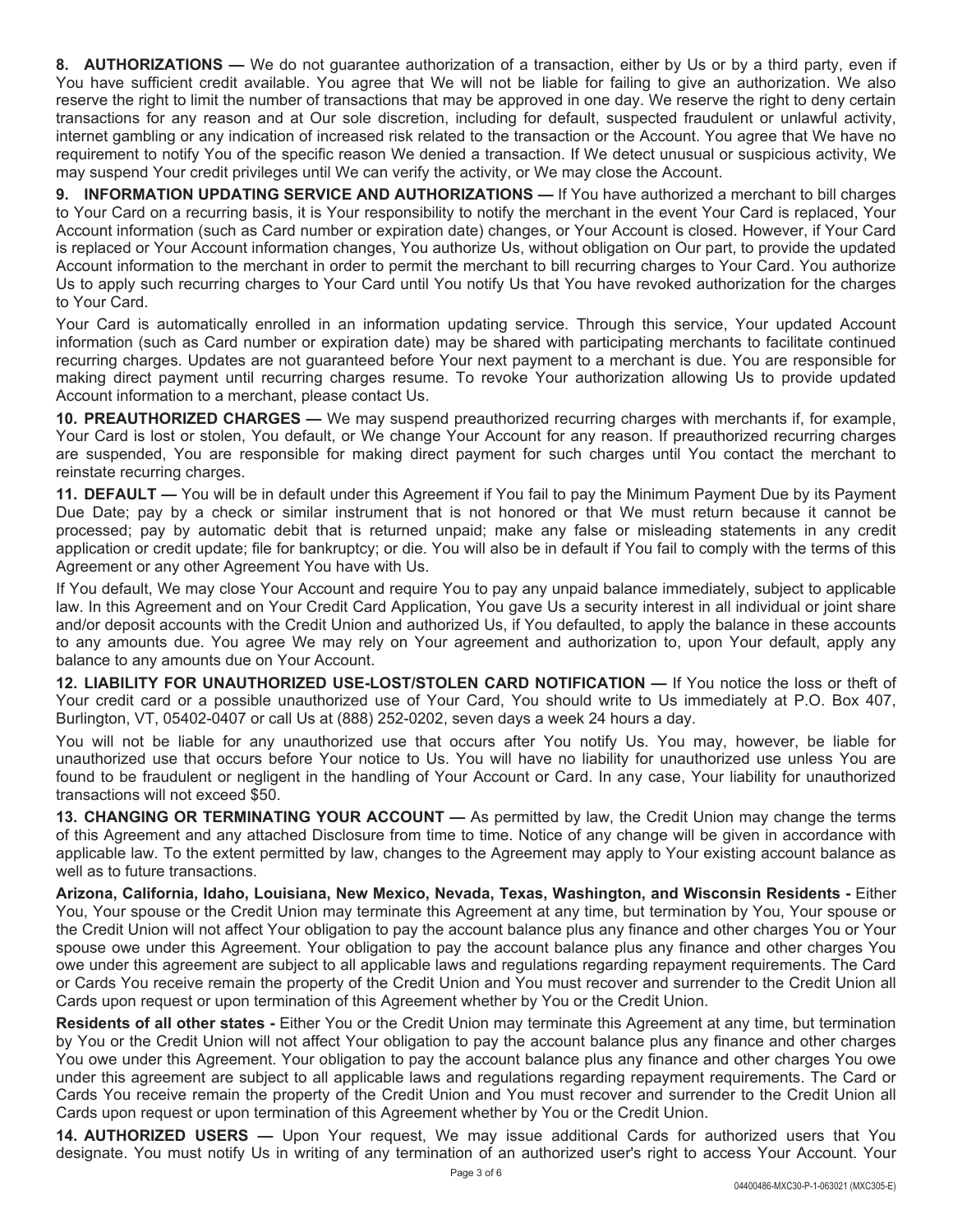notice must include the name of the authorized user and Your Account number and/or any subaccount number issued to the authorized user along with the authorized user's Card and any convenience or other access checks issued to the authorized user. If You cannot return the authorized user's Card or access checks and if You request Your Account to be closed, We will close Your Account and You may apply for a new Account. Alternatively, We may, at Our sole discretion, issue You a new Account number and a new Card.

**15. CREDIT REPORTS —** You authorize the Credit Union to obtain credit reports and any other information We may need to verify Your identity and use of the Account when opening Your Account and for any update, increase, renewal, extension, collection, or review of Your Account. You authorize the Credit Union to disclose information regarding Your Account to credit bureaus and creditors who inquire about Your credit standing.

**16. JOINT ACCOUNTS —** If this is a joint Account, each of You will be individually and jointly responsible for paying all amounts owed under this Agreement. This means that the Credit Union can require any one of You individually to repay the entire amount owed under this Agreement. Each of You authorizes the other(s) to make transactions on the Account individually. Any one of You may terminate the Account and the termination will be effective as to all of You.

**17. EFFECT OF AGREEMENT —** This Agreement is the contract which applies to all transactions on Your Account even though the sales, cash advances, credit or other slips You sign or receive may contain different terms.

**18. SEVERABILITY AND FINAL EXPRESSION —** This Agreement is the final expression of the terms and conditions of Your Account. This written Agreement may not be contradicted by evidence of any alleged oral Agreement. Should any part of this Agreement be found to be invalid or unenforceable, all other parts of this Agreement shall remain in effect and fully enforceable to the fullest extent possible under this Agreement.

**19. ILLEGAL TRANSACTIONS PROHIBITED —** You agree that You will not use Your Card for any transaction, including any type of electronic gambling transaction through the Internet, that is illegal under applicable federal, state, or local law.

Even if You use Your Card for an illegal transaction, You will be responsible for all amounts and charges incurred in connection with the transaction. This paragraph shall not be interpreted as permitting or authorizing any transaction that is illegal.

**20. APPLICABLE LAW —** The terms and enforcement of this Agreement shall be governed by federal law and the law of Vermont.

**21. ENFORCING THIS AGREEMENT —** We can delay in enforcing or fail to enforce any of Our rights under this Agreement without losing them.

**22. COLLECTION COSTS —** If We refer collection of Your Account to a lawyer who is not Our salaried employee, You are liable for any reasonable attorney's fees We incur, plus the costs and expenses of any legal action, as further disclosed on this Agreement, or to the extent allowed by law.

**23. ASSIGNMENT —** We may assign any or all of Our rights and obligations under this Agreement to a third party.

**24. OVERDRAFT PRIVILEGE —** You agree that if, pursuant to any overdraft privilege on a Credit Union Share Draft Account, there is an overdraft of Your Share Draft Account, the amount of overdraft will be added to the outstanding balance on Your Visa Credit Card Account, subject to the finance charge provisions set forth in "INTEREST AND FINANCE CHARGES" as described for cash advances, and will be subject to all terms and conditions of this Agreement. The Visa Credit Card Account must be current and not over the credit limit for funds to transfer to the Share Draft Account. Overdrafts are not allowed for the purpose of making loan payments, including Visa Credit Card payments, at the Credit Union, ATM or in-branch teller cash withdrawals. The Share Draft Account referred to herein is also subject to a separate agreement between You and the Credit Union. Where the terms of any other agreement between You and the Credit Union conflict with the terms of this Agreement, the terms of this Agreement will control.

**25. CALIFORNIA RESIDENTS —** A married applicant may apply for a separate Account. Applicants: 1) may, after credit approval, use the credit card Account up to its credit limit; 2) may be liable for amounts extended under the plan to any joint applicant. As required by law, You are hereby notified that a negative credit report reflecting on Your credit record may be submitted to a credit reporting agency if You fail to fulfill the terms of Your credit obligations.

**26. FLORIDA RESIDENTS — You (borrower) agree that, should We obtain a judgment against You, a portion of Your disposable earnings may be attached or garnished (paid to Us by Your employer), as provided by Florida and Federal law.**

**27. MARYLAND RESIDENTS —** To the extent, if any, that Maryland law applies to Your Account, We elect to offer Your Card Account pursuant to Title 12, Subtitle 9 of the Maryland Commercial Law Article.

**28. MISSOURI RESIDENTS — Oral Agreements or commitments to loan money, extend credit or to forbear from enforcing repayment of a debt including promises to extend or renew such debt are not enforceable. To protect You (borrower(s)) and Us (creditor) from misunderstanding or disappointment, any Agreements We reach covering such matters are contained in this writing, which is the complete and exclusive statement of the Agreement between Us, except as We may later agree in writing to modify it.**

**29. NEW YORK RESIDENTS —** We may obtain a credit report in connection with this Account, including for any review, modification, renewal or collections associated with this Account. Upon Your request, You will be informed whether such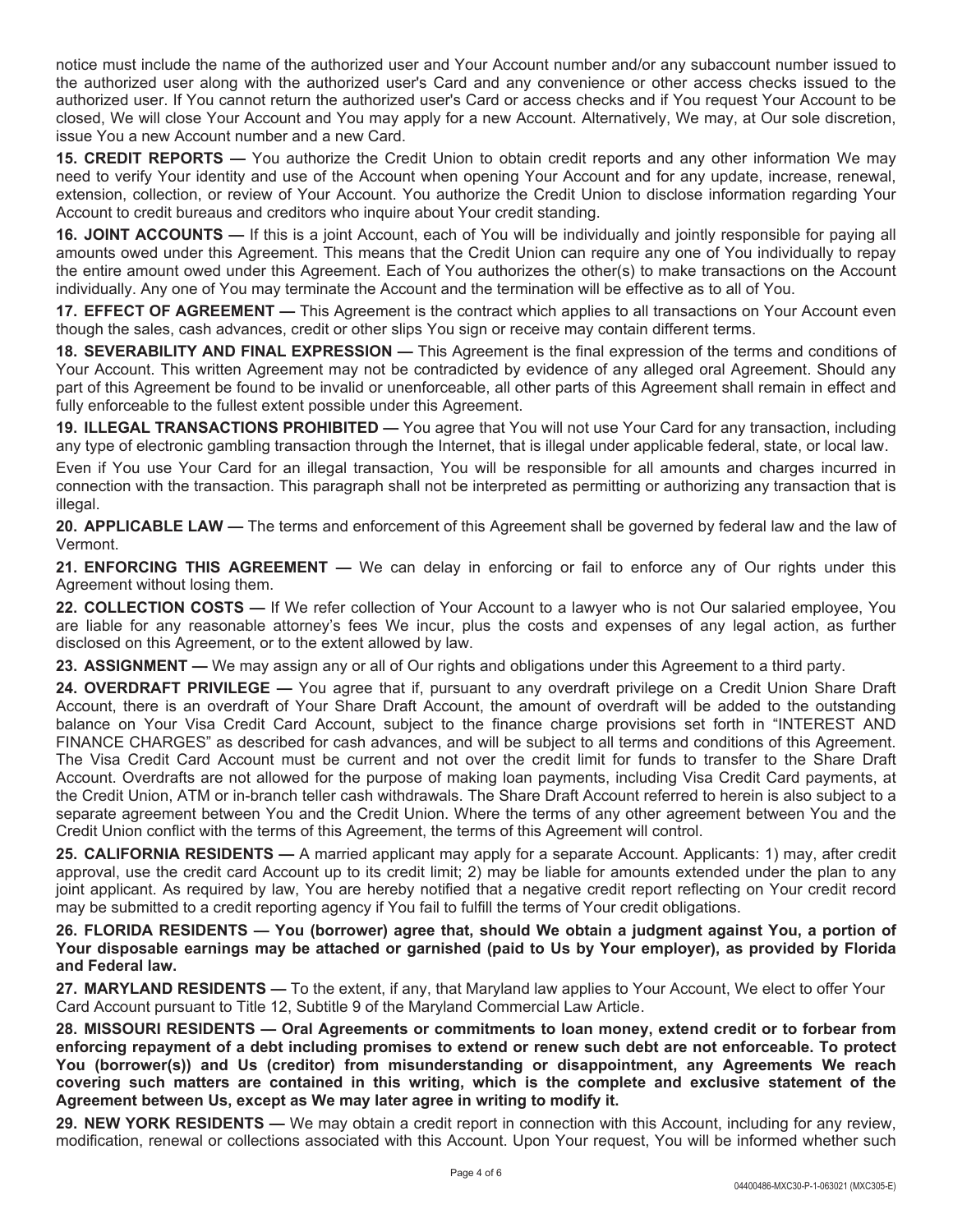report was requested and, if so, the name and address of the consumer reporting agency furnishing the report. New York residents may contact the New York State Department of Financial Services at 800.342.3736 or www.dfs.ny.gov to obtain a comparative listing of credit card rates, fees and grace periods.

**30. OHIO RESIDENTS —** The Ohio laws against discrimination require that all creditors make credit equally available to all creditworthy customers and that credit reporting agencies maintain separate credit histories on each individual upon request. The Ohio Civil Rights Commission administers compliance with this law.

**31. SOUTH DAKOTA RESIDENTS —** If You believe there have been any improprieties in making this loan or in the lender's loan practices, You may contact the South Dakota Division of Banking at 1601 N. Harrison Ave, Suite 1, Pierre, SD 57501, or by phone at 605.773.3421.

**32. WISCONSIN RESIDENTS —** If You are married, please contact Us immediately upon receipt of this Agreement at the address or phone number listed on this Agreement and provide Us with the name and address of Your spouse. We are required to inform Your spouse that We have opened an Account for You.

**33. NOTICE TO UTAH BORROWERS —** This written Agreement is a final expression of the Agreement between You and the Credit Union. This written Agreement may not be contradicted by evidence of any oral Agreement. As required by law, You are hereby notified that a negative credit report reflecting on Your credit record may be submitted to a credit reporting agency if You fail to fulfill the terms of Your credit obligations.

**34. THE FOLLOWING IS REQUIRED BY VERMONT LAW — NOTICE TO CO-SIGNER — YOUR SIGNATURE ON THIS NOTE MEANS THAT YOU ARE EQUALLY LIABLE FOR REPAYMENT OF THIS LOAN. IF THE BORROWER DOES NOT PAY, THE LENDER HAS A LEGAL RIGHT TO COLLECT FROM YOU.**